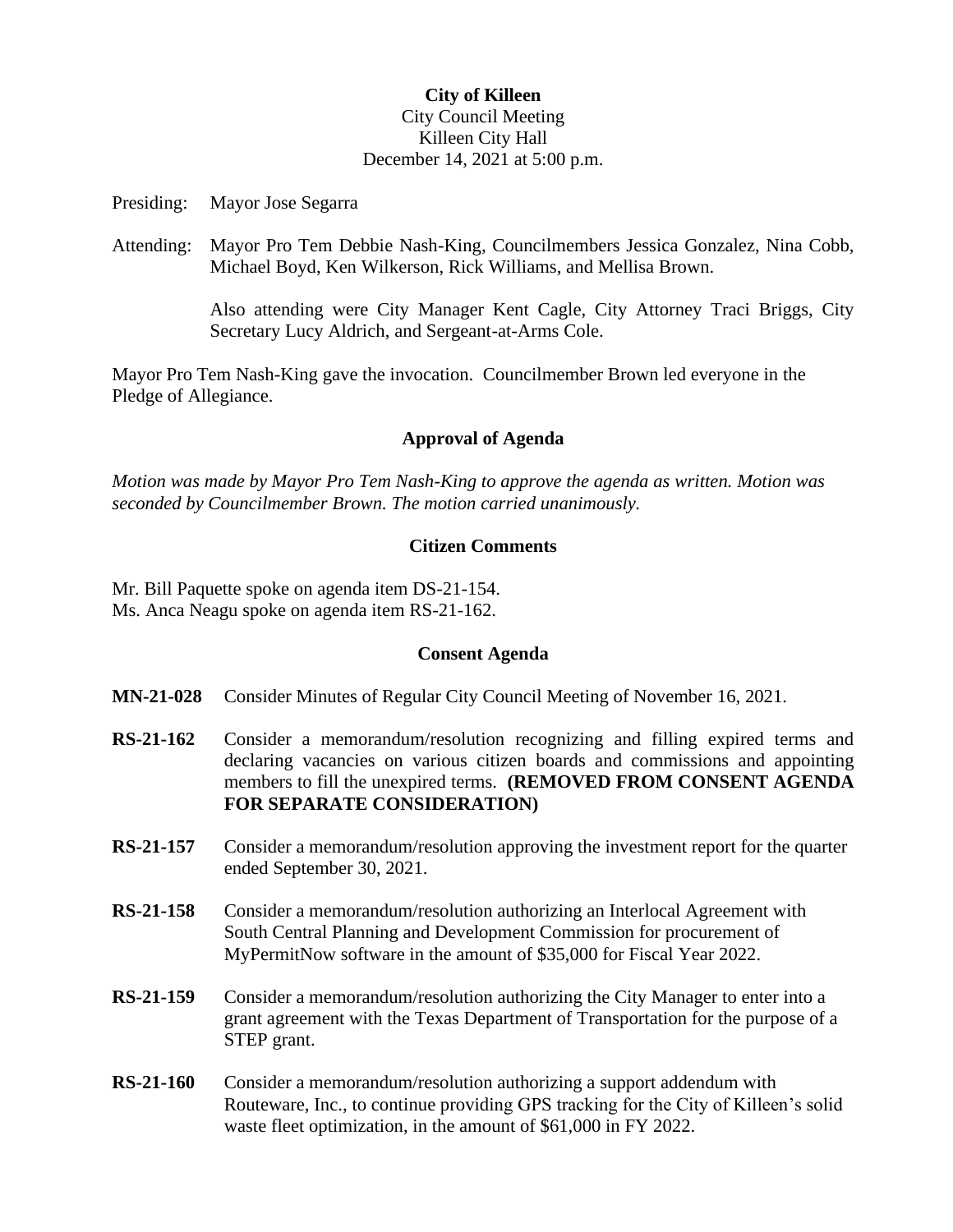**RS-21-161** Consider a memorandum/resolution authorizing the FY22 Street Maintenance Allocation of Funds.

*Motion was made by Mayor Pro Tem Nash-King to approve the consent agenda as written. Motion was seconded by Councilmember Boyd. Councilmember Brown amended the motion requesting to consider agenda item RS-21-162 separately. Councilmember Gonzalez seconded the amended motion. The amended motion carried 6 to 1 with Councilmember Cobb in opposition. The motion as amended carried unanimously.*

**RS-21-162** Consider a memorandum/resolution recognizing and filling expired terms and declaring vacancies on various citizen boards and commissions and appointing members to fill the unexpired terms.

Ms. Traci Briggs, City Attorney was available to answer questions and to provide additional information.

*Motion was made by Councilmember Wilkerson to approve RS-21-162 amending the resolution to reflect reappointing Mr. Royce Bowles to the Construction Board of Adjustment. Motion was seconded by Councilmember Gonzalez. Motion carried unanimously.*

## **Ordinances**

**OR-21-022** Consider an ordinance amending the Code of Ordinances Chapter 2, Administration, changing term limits for boards, commissions and committees.

> The City Secretary read the caption of the ordinance. AN ORDINANCE AMENDING CHAPTER 2, ARTICLE IV OF THE CODE OF ORDINANCES OF THE CITY OF KILLEEN, TEXAS, BY AMENDING SECTION 2-117, TERMS OF APPOINTMENT; PROVIDING FOR THE REPEAL OF CONFLICTING PROVISIONS; PROVIDING A SAVINGS CLAUSE; PROVIDING A SEVERABILITY CLAUSE; AND PROVIDING FOR AN EFFECTIVE DATE.

**Staff Comments:** Traci Briggs, City Attorney

During the annual review of the Governing Standards and Expectations, City Council discussed changing the term limits for members of boards, commissions and committees. A motion of direction was approved on September 28, 2021, to delay changing Chapter 2, Administration until the second meeting of December. Current term limits are identified as not more than six (6) consecutive years and the proposed change is to not serve more than two (2) consecutive terms. Based on the previous motion of direction by the City Council, staff recommends approval of the ordinance changing the term limits to no more than two (2) consecutive terms.

*Motion was made by Councilmember Brown to disapprove OR-21-022. Motion was seconded by Councilmember Williams. Motion carried 4 to 3 with Councilmember Cobb, Councilmember Boyd and Councilmember Wilkerson in opposition.*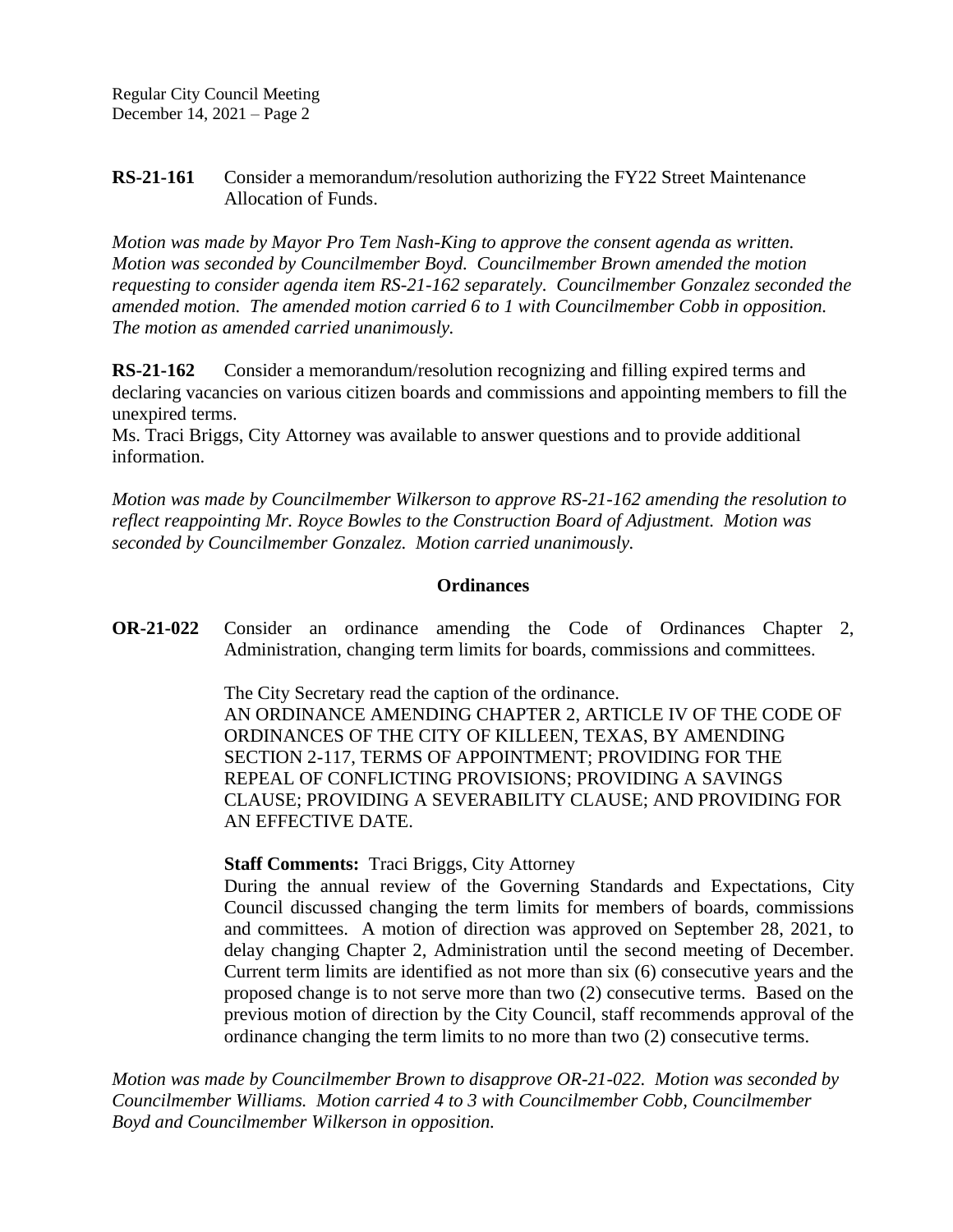## **Public Hearings**

**PH-21-068** HOLD a public hearing and consider an ordinance submitted by Andre Williams, on behalf of Brave Investing Group, LLC (Case #Z21-34), to rezone approximately 0.20 acres out of the Marlboro Heights Revised Addition, Lot 6, Block 4, from "R-1" (Single-Family Residential District) to "R-2" (Two-Family Residential District). The property is addressed as 2712 Hillside Drive, Killeen, Texas.

The City Secretary read the caption of the ordinance.

AN ORDINANCE AMENDING THE ZONING ORDINANCE OF THE CITY OF KILLEEN BY CHANGING THE ZONING OF APPROXIMATELY 0.20 ACRE, BEING LOT 6, BLOCK 4, OUT OF THE MARLBORO HEIGHTS REVISED ADDITION, FROM "R-1" (SINGLE-FAMILY RESIDENTIAL DISTRICT) TO "R-2" (TWO-FAMILY RESIDENTIAL DISTRICT); PROVIDING A SAVINGS CLAUSE; PROVIDING FOR THE REPEAL OF CONFLICTING PROVISIONS; PROVIDING FOR AN EFFECTIVE DATE.

#### **Staff Comments:** Wallis Meshier, Director of Planning

The property is designated as general residential on the Future Land Use Map (FLUM) of the Comprehensive Plan. Staff notified sixty-two (62) property owners. To date, staff has received ten (10) written responses in opposition to the request. Staff recommends disapproval of the request noting that it is inconsistent with the adjacent single-family uses and is incompatible with the prevailing community character. The Planning and Zoning Commission recommended approval by a vote of 3 to 2.

Mayor Segarra invited the applicant to speak.

The applicant, Mr. Andre Williams, was available to provide additional information and answer questions.

Mayor Segarra opened the public hearing.

Ms. Ruby Jackson spoke in opposition of the request. Ms. Syliva Grimes, speaking on behalf of Ms. Carolyn Bozier, spoke in opposition of the request.

With no one else appearing, the public hearing was closed.

*Motion was made by Councilmember Wilkerson to disapprove PH-21-068. Motion was seconded by Councilmember Boyd. Motion carried unanimously.*

**PH-21-069** HOLD a public hearing and consider an ordinance submitted by Mitchell & Associates, Inc. on behalf of Yong Ko (Case #Z21-35) to rezone approximately 5.529 acres out of the J. E. Maddera Survey, Abstract No. 600 from "B-3" (Local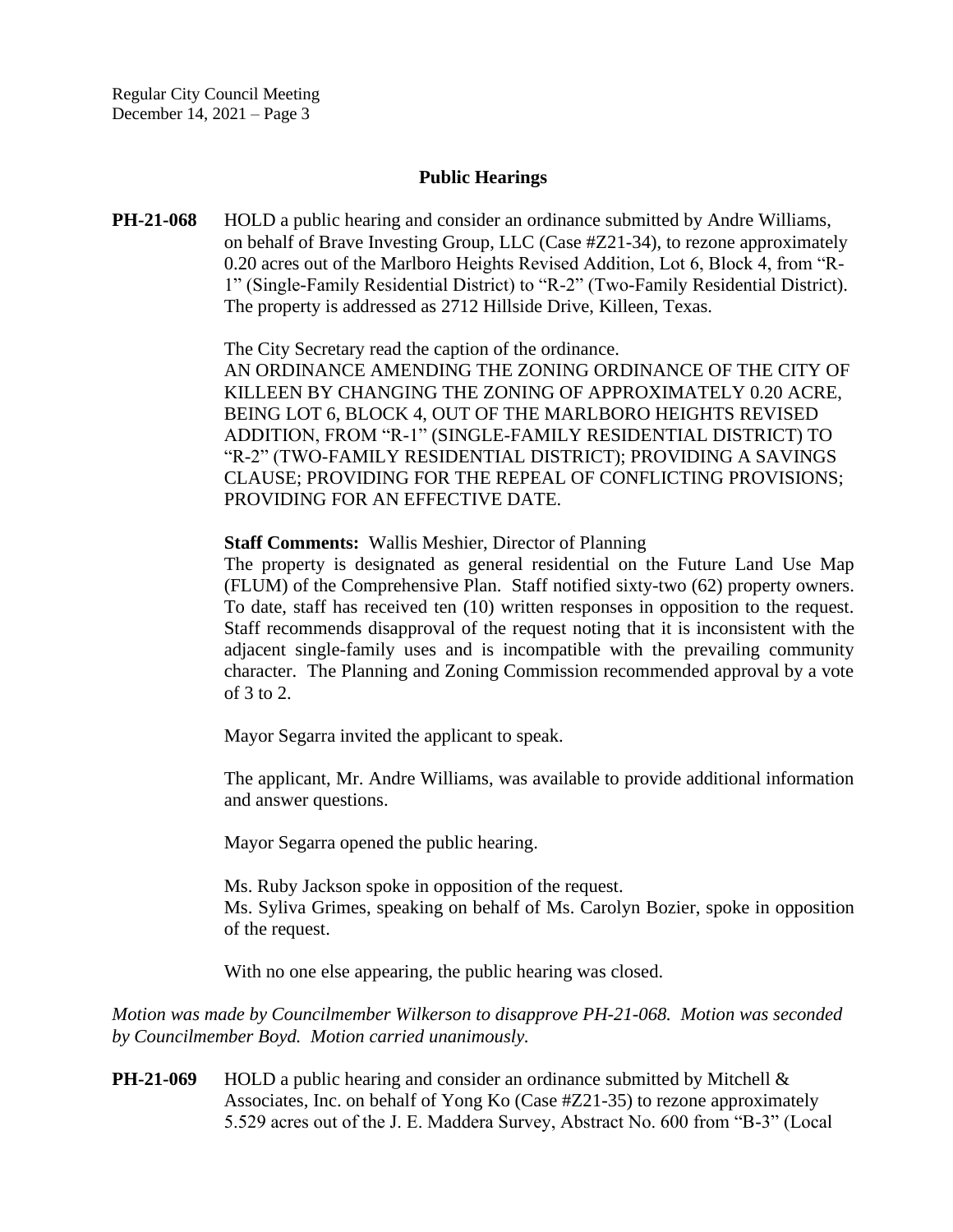Business District) to "B-5" (Business District). The property is addressed as 4000 W. Stan Schlueter Loop, Killeen, Texas.

The City Secretary read the caption of the ordinance.

AN ORDINANCE AMENDING THE ZONING ORDINANCE OF THE CITY OF KILLEEN BY CHANGING THE ZONING OF APPROXIMATELY 5.529 ACRES OUT OF THE J. E. MADDERA SURVEY, ABSTRACT NO. 600, FROM "B-3" (LOCAL BUSINESS DISTRICT) TO "B-5" (BUSINESS DISTRICT); PROVIDING A SAVINGS CLAUSE; PROVIDING FOR THE REPEAL OF CONFLICTING PROVISIONS; PROVIDING FOR AN EFFECTIVE DATE.

# **Staff Comments:** Wallis Meshier, Director of Planning

The property is designated as general commercial on the Future Land Use Map (FLUM) of the Comprehensive Plan. Staff notified thirty-nine (39) property owners. To date, staff has received one (1) written response in opposition to the request. Staff recommends disapproval of the request noting that it is incompatible with the existing R-1 (Single Family Residential District) and R-2 (Two Family Residential District) development abutting the subject property to the south. The Planning and Zoning Commission recommended approval by a vote of 3 to 1.

Mayor Segarra invited the applicant to speak.

The applicant, Mr. Ace Reneau, was available to provide additional information and answer questions.

Mayor Segarra opened the public hearing.

With no one appearing, the public hearing was closed.

*Motion was made by Councilmember Brown to disapprove PH-21-069. Motion was seconded by Mayor Pro Tem Nash-King. Motion carried unanimously.*

## **Discussion Items**

- **DS-21-153** Discuss the 2014 Economic Development Agreement for 3404 W. Stan Schlueter Loop Development
- **DS-21-154** Conduct Annual Evaluation of the City Manager

At 5:41 p.m., Mayor Segarra called for City Council to recess the meeting to Executive Session.

Per V.T.C.A., Government Code Section 551.071 the City Council will discuss and receive legal advice from the City Attorney regarding the 2014 Economic Development Agreement for 3404 W. Stan Schlueter Loop Development.